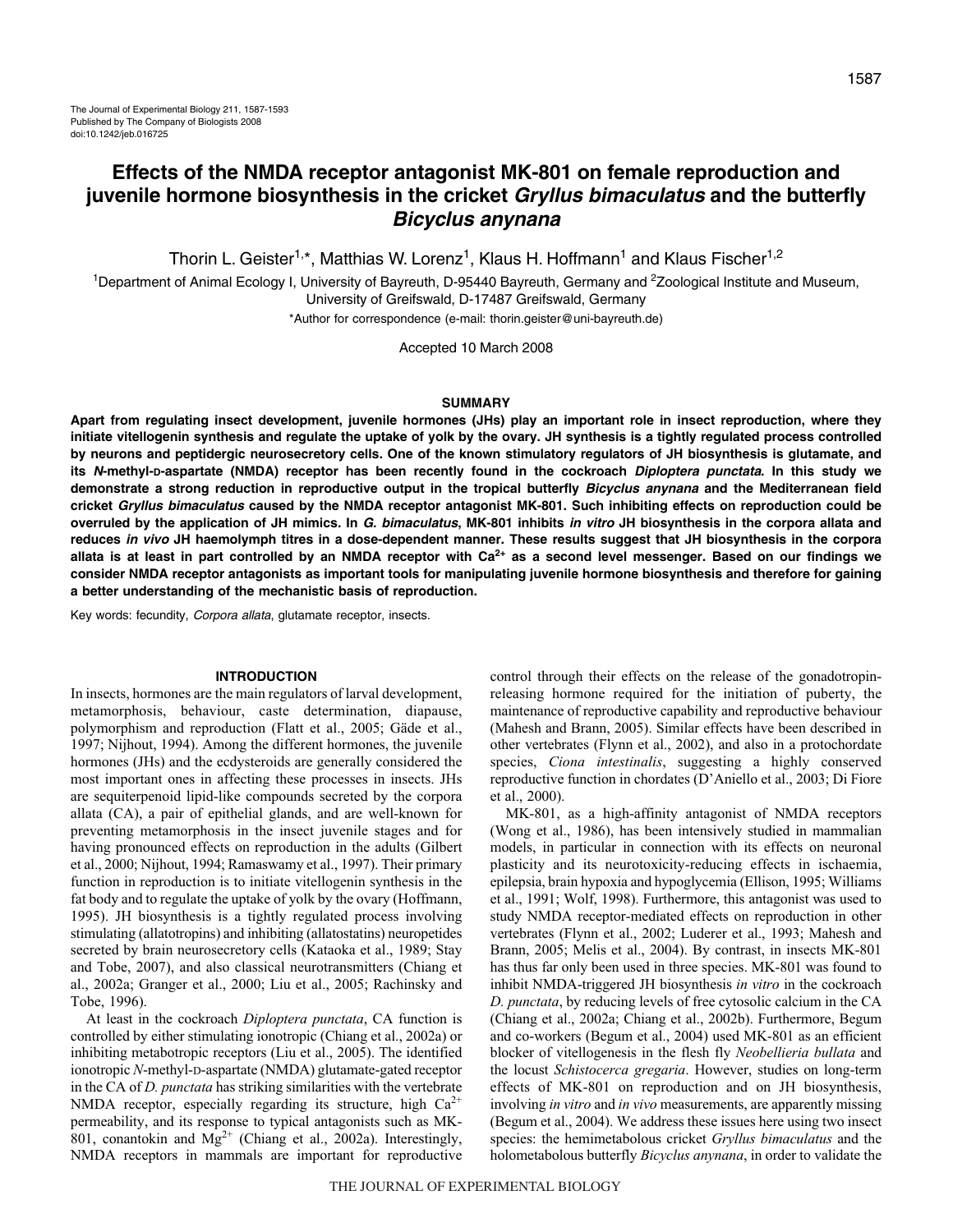# 1588 T. L. Geister and others

above supposed mode of action and to test for its generality (Zera, 2007).

*Gryllus bimaculatus* has been extensively used to study the hormonal control of reproduction, which strongly depends on JH (Hoffmann et al., 1996; Lorenz, 2003; Lorenz et al., 1995a; Lorenz et al., 1995b), thus making it a highly suitable target for JH manipulation. The butterfly *B. anynana* belongs to a group of the Lepidoptera in which vitellogenesis and choriogenesis seem to depend exclusively on JH (Ramaswamy et al., 1997). Reproduction, including different strategies in response to prevailing temperatures, has been extensively studied in *B. anynana* (Fischer et al., 2003a; Fischer et al., 2004; Fischer et al., 2003b; Steigenga et al., 2005), but its hormonal control is hitherto only poorly understood (Steigenga et al., 2006), making this species another suitable model. Given the dependence of reproduction on JH in both species, we here examine the effect of the NMDA receptor antagonist MK-801 on lifetime fecundity and egg size, on *in vitro* and *in vivo* JH biosynthesis, and its interactions with JH mimics.

# **MATERIALS AND METHODS Animals and experimental populations**

For this study two species of insects, the tropical butterfly *Bicyclus anynana* Butler 1879 (Lepidoptera, Satyrinae) and the Mediterranean field cricket *Gryllus bimaculatus* de Geer 1773 (Ensifera, Gryllidae) were used. *B. anynana* is a fruit-feeding butterfly with a distribution ranging from Southern Africa to Ethiopia (Larsen, 1991). A laboratory stock population was established at Bayreuth University, Germany, in 2003 from several hundred individuals derived from a well-established stock population at Leiden University, The Netherlands. The Leiden population was founded in 1988 from over 80 gravid females caught at a single locality in Malawi. Several hundred adults are reared in each generation, maintaining high levels of heterozygosity at neutral loci (Van't Hof et al., 2005). *G. bimaculatus* has a global distribution, spanning Africa, Asia and southern Europe (Harrison and Bogdanowicz, 1995; Ragge, 1972). The laboratory colony at Bayreuth University was established with field-caught animals from Italy and Spain in 1995. Regularly, individuals (also originating from Mediterranean areas) from commercial suppliers were added to the stock population to maintain high levels of heterozygosity (Lorenz et al., 2004).

## **Insect rearing**

*Bicyclus anynana* was reared in a climate cell at 27°C, 70% relative humidity, and a photoperiod of 12 h:12 h light:dark. Larvae were fed on young maize plants in population cages (50 cm $\times$ 50 cm $\times$ 80 cm). The resulting pupae were collected from the plants and transferred to cylindrical hanging cages. Throughout all experiments, butterflies had access to moist banana for adult feeding. *G. bimaculatus* was reared at 27°C, 30–40% relative humidity and a photoperiod of 16 h:8 h light:dark. Larvae were reared in population cages (45 cm $\times$ 40 cm $\times$ 65 cm), fed on a mixture of commercial rat/mouse, rabbit and cat diets (Altromin GmbH, Lage, Germany), and supplied with drinking water *ad libitum*. Newly ecdysed adults (day·0) were collected daily and transferred to population cages  $(22 \text{ cm} \times 20 \text{ cm} \times 37 \text{ cm}).$ 

## **Experimental design**

To investigate the effects of the NMDA receptor antagonist MK-801 on female reproduction and juvenile hormone biosynthesis, five different experiments were performed as outlined below.

## **Experiment 1: effects of MK-801 on B. anynana reproduction**

On the day of eclosion, female butterflies were randomly divided among four treatment groups, being treated with 0 (control), 10, 20 or 30  $\mu$ g MK-801 in 4  $\mu$ l Ringer solution. These solutions were repeatedly injected into the females' thorax, using a Hamilton syringe, on days 0, 2 and 6 of adult life. All females were kept together with male butterflies for mating until day 2 of adult life. After the mating period, females were placed individually in translucent plastic containers (1 l, covered with gauze) containing a fresh cutting of maize for egg-laying. Eggs of ~40 females per group were collected and counted daily until the death of the females. Egg size was measured as cross-sectional area  $\text{(mm}^2)$  using a digital camera (Leica DC300, Leica Microsystems, Wetzlar, Germany) connected to a stereo microscope (Leica MZ 7.5). The resulting images were analysed using Scion Image public software (Scion Corporation 2000, Frederick, Maryland, USA). Tight correlations between egg area (applying image analysis) and egg mass as well as hatchling size confirm that this method provides a highly reliable measurement of egg size in *B. anynana* (Fischer et al., 2002).

# **Experiment 2: effects of MK-801 on G. bimaculatus reproduction**

Adult female crickets were randomly divided among three treatment groups, being injected with 0 (control), 50, or 150  $\mu$ g MK-801 in  $4 \mu l$  DMSO–Ringer (1:1 v/v) solution (note that MK-801 is not soluble in pure Ringer at high concentrations). This solution was injected into the lateral intersegmental membrane between the third and fourth abdominal segment, using a Hamilton syringe, on days 0 and 3 of adult life. Females were housed together with males for mating from day 2 until day 4 following ecdysis. Thereafter, females were placed individually in plastic boxes  $(18\times13.5\times6$  cm) and provided moist sand as egg laying substrate. Eggs were collected, counted and measured (as outlined above) daily for the following 8 days. For each group about 35 females were used.

## **Experiment 3: interactive effects between MK-801 and JH mimics in B. anynana and G. bimaculatus**

To investigate whether any potential effects of MK-801 on reproductive traits are mediated through variation in JH titres, JH mimics were applied to artificially increase JH active compounds in the haemolymph. As mimics, pyriproxyfen (Dr. Ehrenstorfer GmbH, Augsburg, Germany) was used for *B. anynana*, and methoprene (Fluka, Taufkirchen, Germany) for *G. bimaculatus*. The compounds are known to work well as JH mimics in these species (Hoffmann et al., 1996; Steigenga et al., 2006). Both species were randomly divided among four treatment groups, being treated with MK-801, a JH mimic, MK-801 plus JH mimic or the pure solvent (control). *B. anynana* females (70–77 per group) were treated on days 0 and 2 with either 10  $\mu$ g MK-801 in 6  $\mu$ l Ringer (injected), 0.1  $\mu$ g pyriproyfen in 2  $\mu$ l acetone (applied topically on the abdomen using a Hamilton syringe), both compounds or  $6 \mu l$  Ringer–2  $\mu l$  acetone (control). Females were kept together with males for mating until day 2, and were afterwards placed individually in plastic containers as described above. Egg numbers were determined on day·3 of adult life only. *G. bimaculatus* females (33–36 per group) were treated on days 0 and 3 with either 150 μg MK-801 in 4 μl DMSO–Ringer (1:1, v/v), 30 μg methoprene in  $4 \mu l$  isooctane (applied topically on to the abdomen), both compounds or  $4 \mu l$  DMSO–Ringer/4  $\mu l$  isooctane (control). Females were kept together with males for mating until day 3 and were then placed individually in plastic containers as described above. Egg numbers were determined for days 4–6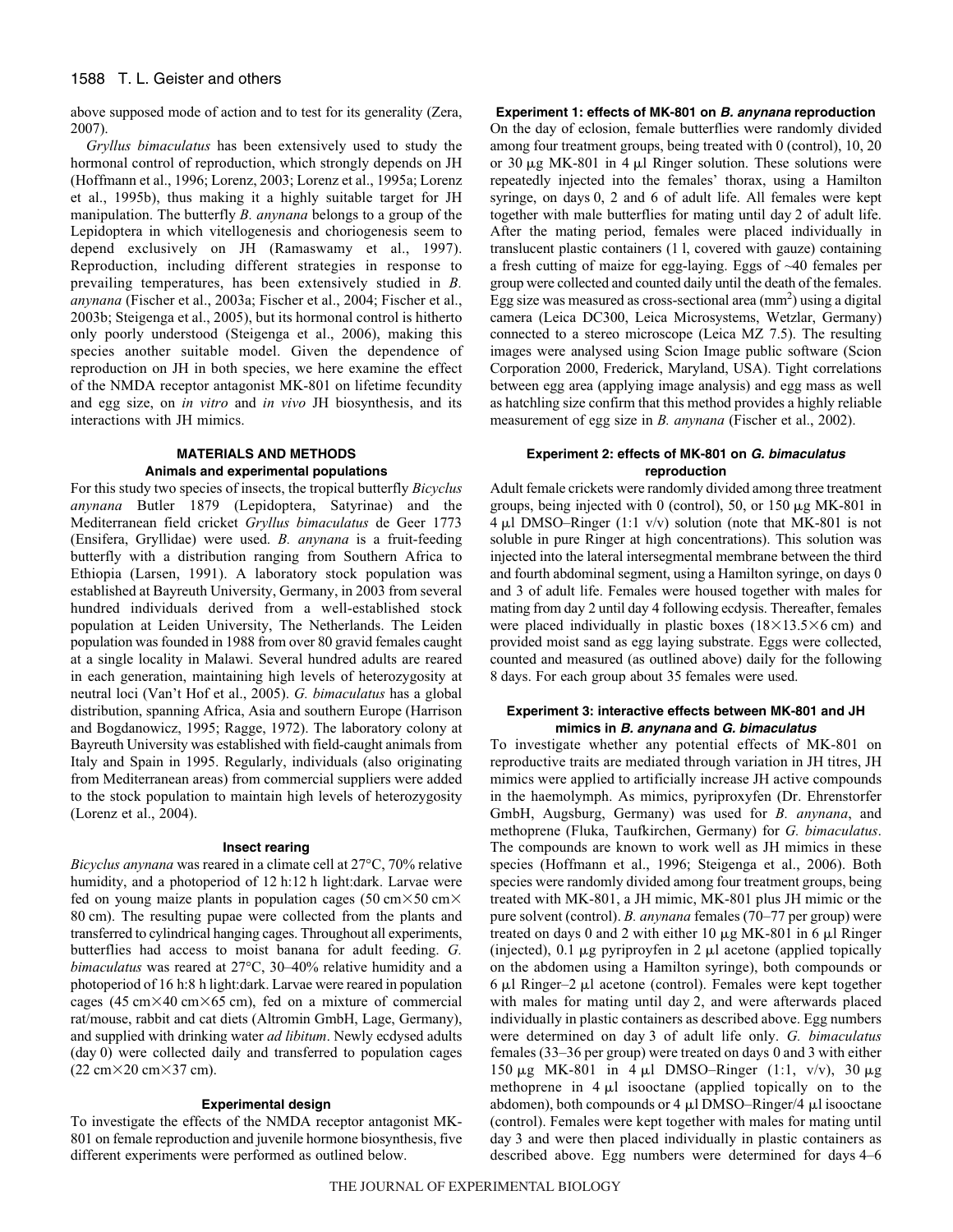following ecdysis. The respective concentrations and treatment days were chosen on the basis of experiments 1 and 2 as well as pilot studies.

## **Experiment 4: effects of MK-801 on in vitro JH biosynthesis in G. bimaculatus**

Owing to the small size of the CA and very small amounts of haemolymph in *B. anynana*, experiments 4 and 5 were restricted to *G. bimaculatus*. Single CA from *G. bimaculatus* females were used in a rapid partition assay (Feyereisen and Tobe, 1981). Methods essentially followed those of Lorenz et al. (Lorenz et al., 1995b; Lorenz et al., 1997) with some modifications: the TC 199 incubation medium (M 7653, Sigma, Deisenhofen, Germany) with Hank's salts and sodium bicarbonate, without L-glutamine, buffered with 25 mmol  $l^{-1}$  Hepes, supplemented with CaCl<sub>2</sub> to a final concentration of  $\bar{3}$  mmol  $\bar{l}^{-1}$ , L-methionine to a final concentration of 0.28 mmol  $l^{-1}$  and sodium acetate to a final concentration of 2.5 mmol  $l^{-1}$ , fortified with 1% Ficoll 400, was adjusted to pH 7.2. As radiolabelled precursor,  $[{}^{14}C_2]$ acetate (MC 213; Hartmann Analytic, Braunschweig, Germany) was added to a final specific activity of 64  $MBq$  mmol<sup>-1</sup>. The resulting total acetate concentration in the radiolabelled incubation medium was  $2.58$  mmol  $l^{-1}$ . Single glands without MK-801 were pre-incubated for 90 min to stabilize JH synthesis in the *in vitro* setup, then transferred to the first incubation for 120 min and finally assigned to the second incubation with the respective treatments for 120 min. JH release was examined in untreated control animals and at 6 MK-801 concentrations ranging from  $10^{-3}$  to  $10^{-6}$  mol  $1^{-1}$ . JH release rates are given relative to the initial incubation, to correct for differences between single CA  $(N=20-35$ , but for  $10^{-3}$  and  $10^{-6}$  mol  $1^{-1}$ ,  $N=10$ ).

## **Experiment 5: effects of MK-801 on in vivo JH titres in G. bimaculatus**

The JH titres in the haemolymph of *G. bimaculatus* females were quantified by liquid chromatography–mass spectrometry (LC–MS) (Westerlund and Hoffmann, 2004). The experimental design followed the one described for experiment 2 with 21–24 females for each treatment. Three and 24 h after the second injection on day 3, 20 µl of haemolymph were collected per female and extracted (Westerlund and Hoffmann, 2004). The samples were separated on a C18 reverse-phased column (ReproSil-Pur ODS-3,  $5 \mu m$ ; Dr Maisch GmbH, Germany), protected by a guard column (C18 cartridge; Phenomex, Aschaffenburg, Germany) with differing gradients of water–methanol. MS analysis was accomplished using electrospray ionization (ESI) in positive ion mode using a Shimadzu LCMS-2010A. As only the relative differences between treatments were of importance, no additional calibration to estimate the absolute amount of juvenile hormone was applied.

#### **Data analysis**

Differences in egg numbers over time were analyzed using twoway repeated measurements ANOVAs, with treatment and time (i.e. oviposition day) as factors. Data on total fecundity, mean egg size (averaged over the oviposition period) and JH titres were analyzed with standard ANOVAs. As treatment with MK-801 frequently resulted in the production of zero eggs per day, no repeated measurements ANOVAs could be calculated for egg sizes. Differences among treatment groups were analysed using Tukey's HSD. The fecundity data from *G. bimaculatus* were square-root transformed prior to analyses to meet ANOVA requirements. Survival probabilities of *B. anynana* females over time were analyzed by survival analyses for multiple groups, based on Gehan's generalized Wilcoxon test. The dose–response curve for the release of JH by the CA of *G. bimaculatus* with regard to MK-801 treatment was calculated using a sigmoidal 5-parameter fit of SigmaPlot 9.1. All statistical tests were performed using Statistica 6.1 and values are given as means  $\pm 1$  s.e.m.

# **RESULTS**

## **Experiment 1: effects of MK-801 on B. anynana reproduction**

The number of eggs laid over time differed significantly across treatment groups (repeated measurements ANOVA:  $F_{3,1370}$ =5.78, *P*<0.001). Differences were particularly pronounced during the first days of the oviposition period (Fig. 1A). Following an initial increase, egg numbers generally declined with female age (*F*10,1370=53.17, *P*<0.001). A significant difference in treatment over time (treatment by time interaction;  $F_{30,1370} = 5.31$ , *P*<0.001) probably reflects the above mentioned pronounced differences in early fecundity, whereas egg numbers were more similar later in life. Note that the third injection of MK-801 on day 6 of adult life had only a minor effect on egg production (Fig. 1A). In line with the above results on daily fecundity, lifetime fecundity differed significantly across treatment groups, being reduced by  $\sim$ 24% in the 30 µg MK-801 group as compared to the control  $(F_{3,156}=3.10, P=0.028;$  Table 1A). Again, differences were most pronounced during the first days of the oviposition period (*F*3,152=10.43, *P*<0.001; Table 1B).

Egg size generally decreased with increasing female age, but (if averaged over the whole oviposition period) did not differ



Fig. 1. Number (A) and size (B) of eggs produced over time by female Bicyclus anynana treated with different concentrations of MK-801. Injections of MK-801 (controls were injected with Ringer solution only) were given on days 0, 2 and 6 of adult life. To improve clarity, no standard errors are presented (N=38–40).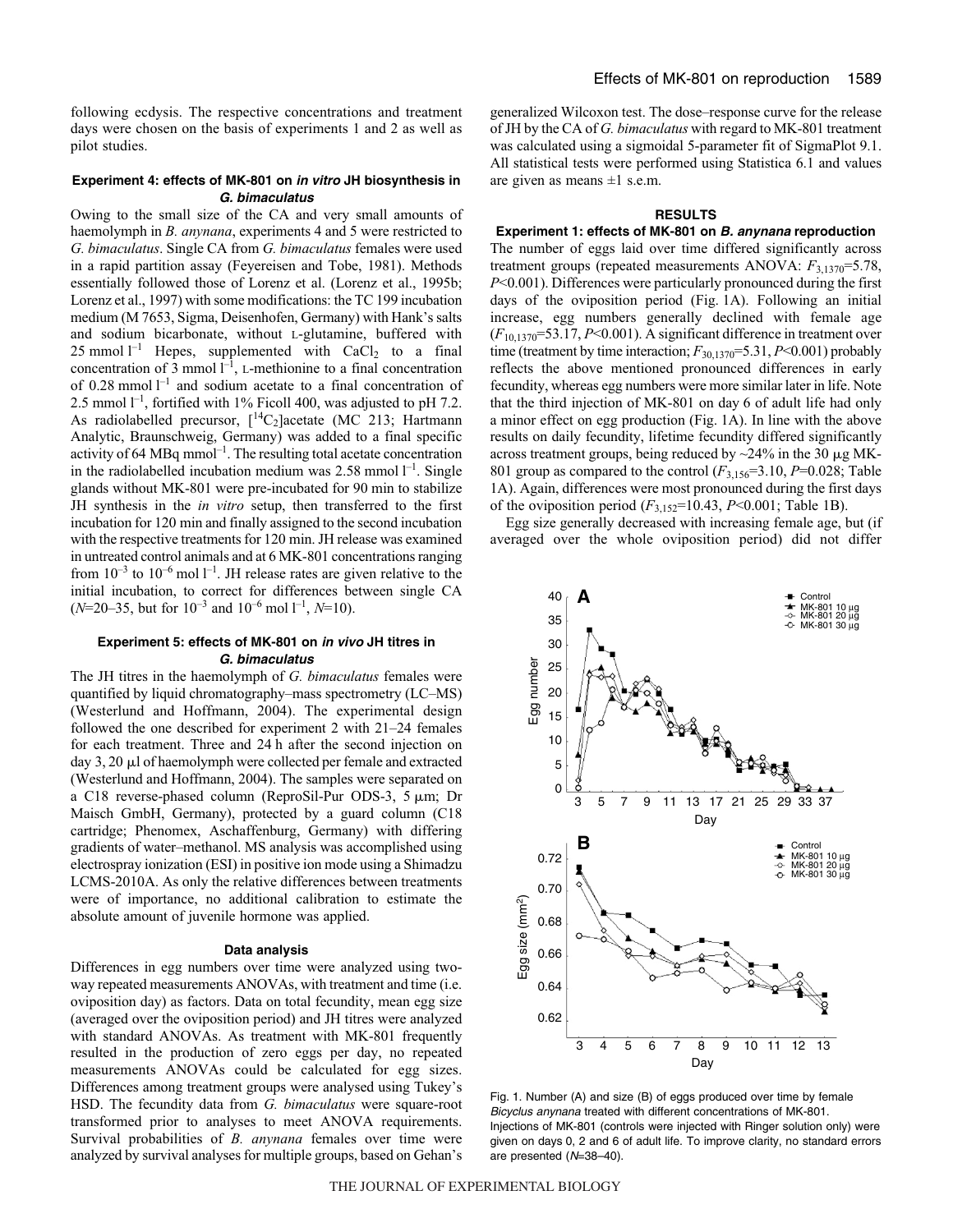| Table 1. Effects of MK-801 treatment on fecundity and mean egg |  |  |  |
|----------------------------------------------------------------|--|--|--|
| size in Bicyclus anynana and Gryllus bimaculatus               |  |  |  |

|                         |    | Fecundity |        |       | Mean egg size |  |
|-------------------------|----|-----------|--------|-------|---------------|--|
|                         | N  | Mean      | s.e.m. | Mean  | s.e.m.        |  |
| (A) Bicyclus anynana    |    |           |        |       |               |  |
| Control                 | 40 | 275.9     | 15.3   | 0.658 | 0.007         |  |
| MK-801 10 µg            | 40 | 226.1     | 19.5   | 0.650 | 0.006         |  |
| MK-801 20 μg            | 38 | 252.6     | 13.2   | 0.649 | 0.004         |  |
| MK-801 30 μg            | 38 | 208.6     | 18.2   | 0.639 | 0.006         |  |
| (B) Bicyclus anynana    |    |           |        |       |               |  |
| Control                 | 40 | 126.5     | 7.8    | 0.684 | 0.007         |  |
| MK-801 10 $\mu$ g       | 40 | 91.1      | 6.6    | 0.675 | 0.006         |  |
| MK-801 20 µg            | 38 | 89.6      | 6.8    | 0.667 | 0.005         |  |
| MK-801 30 µg            | 38 | 59.4      | 6.5    | 0.656 | 0.006         |  |
| (C) Gryllus bimaculatus |    |           |        |       |               |  |
| Control                 | 34 | 386.5     | 61.9   | 0.932 | 0.007         |  |
| MK-801 50 μg            | 37 | 286.9     | 39.0   | 0.942 | 0.007         |  |
| MK-801 150 μg           | 34 | 233.4     | 38.6   | 0.941 | 0.009         |  |

(A) Lifetime fecundity (i.e. total number of eggs produced throughout the life of a given female) and mean egg size for  $B$ . anynana (experiment 1); (B) egg numbers and mean egg size for days 3–7 after eclosion for B. anynana (experiment 1); (C) fecundity and mean egg size until day 12 after ecdysis for G. bimaculatus (experiment 2).

significantly between treatment groups (*F*3,155=1.83, *P*=0.14; Table 1A, Fig. 1B). However, restricting the analysis to days 3–7 of adult life shows that mean egg size tended to decrease with increasing MK-801 concentration (*F*3,155=4.00, *P*=0.009; Table 1B). MK-801 treatment did not affect female survival probability  $(\chi^2_{4} = 2.5,$ *P*=0.47; Fig. 2).

## **Experiment 2: effects of MK-801 on G. bimaculatus reproduction**

Daily egg numbers differed significantly across treatment groups, being generally lower in the groups treated with MK-801 (repeated measurements ANOVA:  $F_{2,642}$ =5.35,  $P$ =0.006; treatment by time interaction  $F_{12,642}$ =0.77, *P*=0.686; Fig. 3A). Egg numbers peaked on day·6 of adult life, followed by a constant decline with female age  $(F_{6.642} = 67.79, P < 0.001)$ . Accordingly, lifetime fecundity was significantly reduced (by  $\sim$ 40%) in the group treated with 150  $\mu$ g



Fig. 2. Effects of MK-801 on the cumulative survival probability of Bicyclus anynana females. Injections of MK-801 (control: Ringer solution) were applied on days 0, 2 and 6 of adult life (N=38–40).

MK-801 as compared with the control group  $(F_{2,104}=3.10, P=0.04;$ Table 1C). Egg size was not significantly affected by MK-801  $(F_{2,103}=0.54, P=0.59;$  Fig. 3B). As this experiment was terminated on day·12 following ecdysis (coinciding with the end of egg laying), no longevity data are available, but at least during this phase mortality rates were very similar (control: 0 individuals; 50  $\mu$ g MK-801: 2; 150 µg MK-801: 0).

## **Experiment 3: interactive effects between MK-801 and JH mimics in B. anynana and G. bimaculatus**

Egg numbers varied significantly across treatment groups in both species (*B. anynana*: *F*3,270=9.99, *P*<0.001; *G. bimaculatus*:  $F_{3,139}$ =10.55, *P*<0.001; Fig. 4A,B). They were reduced in the MK-801-treated groups, but increased in the groups treated with a JH mimic. Most interestingly, egg numbers were very similar to controls in the groups treated with both compounds.

## **Experiment 4: effects of MK-801 on in vitro JH biosynthesis in G. bimaculatus**

JH synthesis in single *G. bimaculatus* CA decreased significantly with increasing amounts of MK-801 ( $F_{5,135}$ =13.81,  $P$ <0.001; Fig. 5). Maximal inhibition of –57.4% occurred at the highest concentration  $(10^{-3} \text{ mol } l^{-1} \text{ MK-801})$ , 50% inhibition was reached at about  $1.5 \times 10^{-4}$  mol  $l^{-1}$ . The control groups, untreated in the second



Fig. 3. Number (A) and size (B) of eggs produced over time by female Gryllus bimaculatus treated with different concentrations of MK-801. Injections of MK-801 (controls were injected with Ringer:DMSO 1:1, v/v) were given on days 0 and 3. To improve clarity, no standard errors are presented (N=34–37).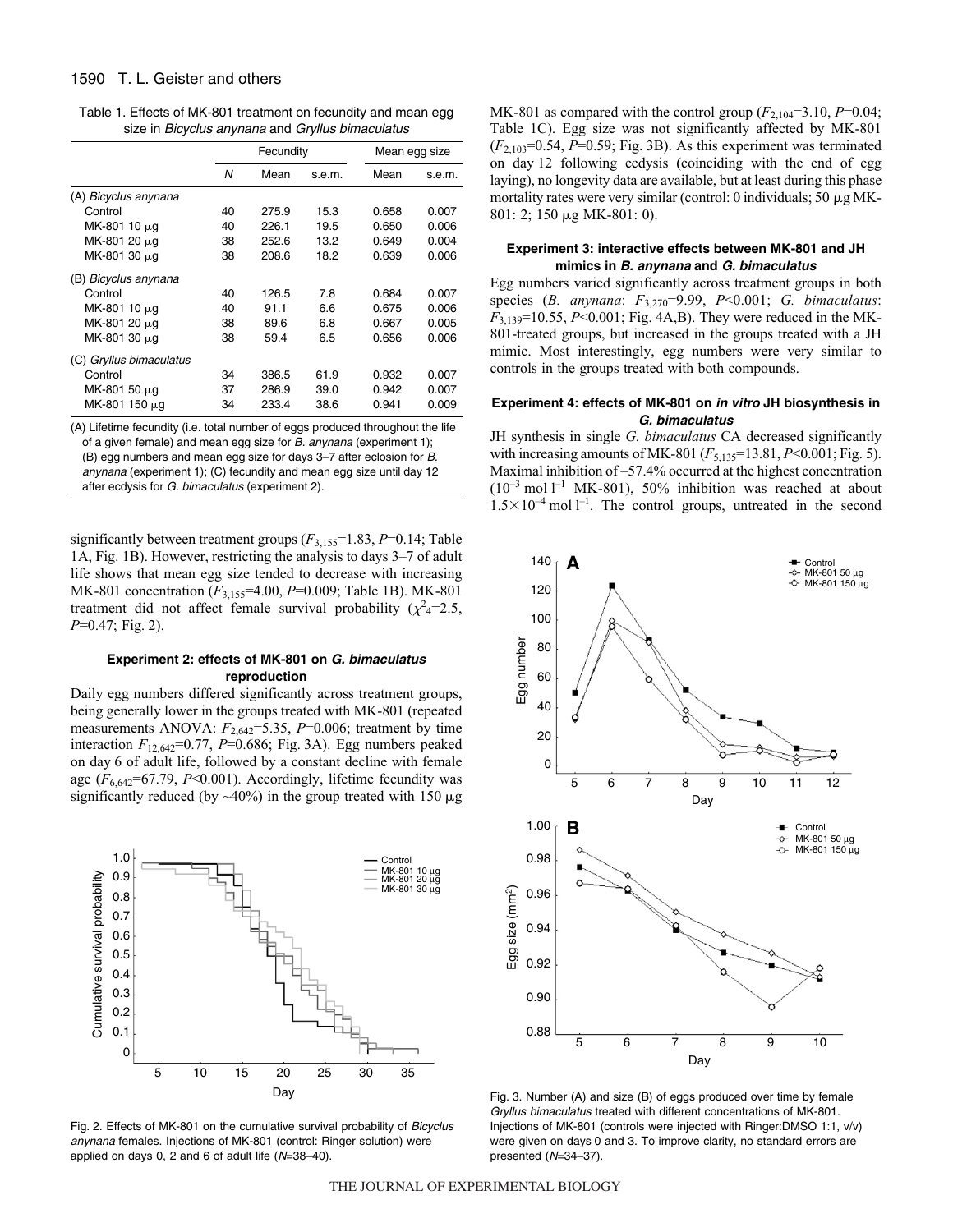

Fig. 4. Effects of MK-801 (MK), juvenile hormone mimics [pyriproxyfen (Pyr) or methoprene (Met)], both compounds or the pure solvent (control) on early fecundity in Bicyclus anynana (A; N=70-77) and Gryllus bimaculatus (B;  $N=33-36$ ). Values are means  $\pm 1$  s.e.m. Different letters above bars indicate significant differences between groups (Tukey's HSD after ANOVA).



Fig. 5. Dose–response curve for in vitro inhibition of juvenile hormone (JH) synthesis by MK-801 in single Gryllus bimaculatus corporus allatum. Values are given relative to the first incubation rates of each corporus allatum (N=20-35, but for 10<sup>-3</sup> and 10<sup>-6</sup> mol  $I^{-1}$  N=10). Controls released JH III in the second incubation at a rate of  $26.8\pm1.8$  pmol h<sup>-1</sup>.



Fig. 6. Effects of MK-801 and time on in vivo juvenile hormone titres in the haemolymph of Gryllus bimaculatus females (N=21-24). Females were injected with MK-801 on days 0 and 3 following ecdysis. Haemolymph was sampled 3 and 24 h after the last injection. The value for the control group on day 3 was set to 100%. Given are means  $\pm 1$  s.e.m.

incubation, showed a JH synthesis of –1.9% compared with the first incubation, suggesting that JH synthesis remained stable over time (paired *t*-test: *t=*1.86, *N=*42, *P*=0.13).

## **Experiment 5: effects of MK-801 on JH titres in vivo in G. bimaculatus**

Only JH III was detected in the haemolymph of *G. bimaculatus* females. Injection of MK-801 significantly decreased JH titres *in vivo*, maximally by 48.4% (repeated measurements ANOVA:  $F_{2.65}$ =4.07, *P*=0.022; Fig. 6). Furthermore, JH III titres increased significantly by  $\sim$ 74% from day 3 to 4 ( $F_{1,65}=29.1$ ,  $P<0.001$ ; treatment by time interaction  $F_{2.65}$ =1.93, *P*=0.15).

### **DISCUSSION**

In both species studied, the NMDA receptor antagonist MK-801 clearly reduced reproductive output. Fecundity was reduced by up to 40% in *G. bimaculatus*, and by up to 24% in *B. anynana*. In the latter, egg size was additionally negatively affected by MK-801 (significantly so during the first days of oviposition), which was not the case in *G. bimaculatus*. For *B. anynana* detailed information on JH biosynthesis in the CA is lacking, but JHs generally play a key role in egg maturation in this group of lepidopterans (Ramaswamy et al., 1997). Furthermore, Steigenga et al. (Steigenga et al., 2006) demonstrated that applications of the JH mimic pyriproxifen significantly increased fecundity but decreased longevity*,* supporting the notion that in *B. anynana* JH has pleiotropic effects on key life-history traits, as has been found for other insects (Flatt et al., 2005; Ramaswamy et al., 1997; Zera et al., 1998). For *G. bimaculatus* much more detailed information on JH biosynthesis and the hormonal control of reproduction, especially egg maturation, is available (Hoffmann et al., 1996; Koch and Hoffmann, 1985; Lorenz et al., 1997).

However, we propose that the overall similar reduction in reproductive output found in both species is causally related to the inhibitory effects of MK-801 on JH biosynthesis (Chiang et al., 2002a). Accordingly, we predicted that negative effects of MK-801 on fecundity can be restored by adding JH active compounds. Indeed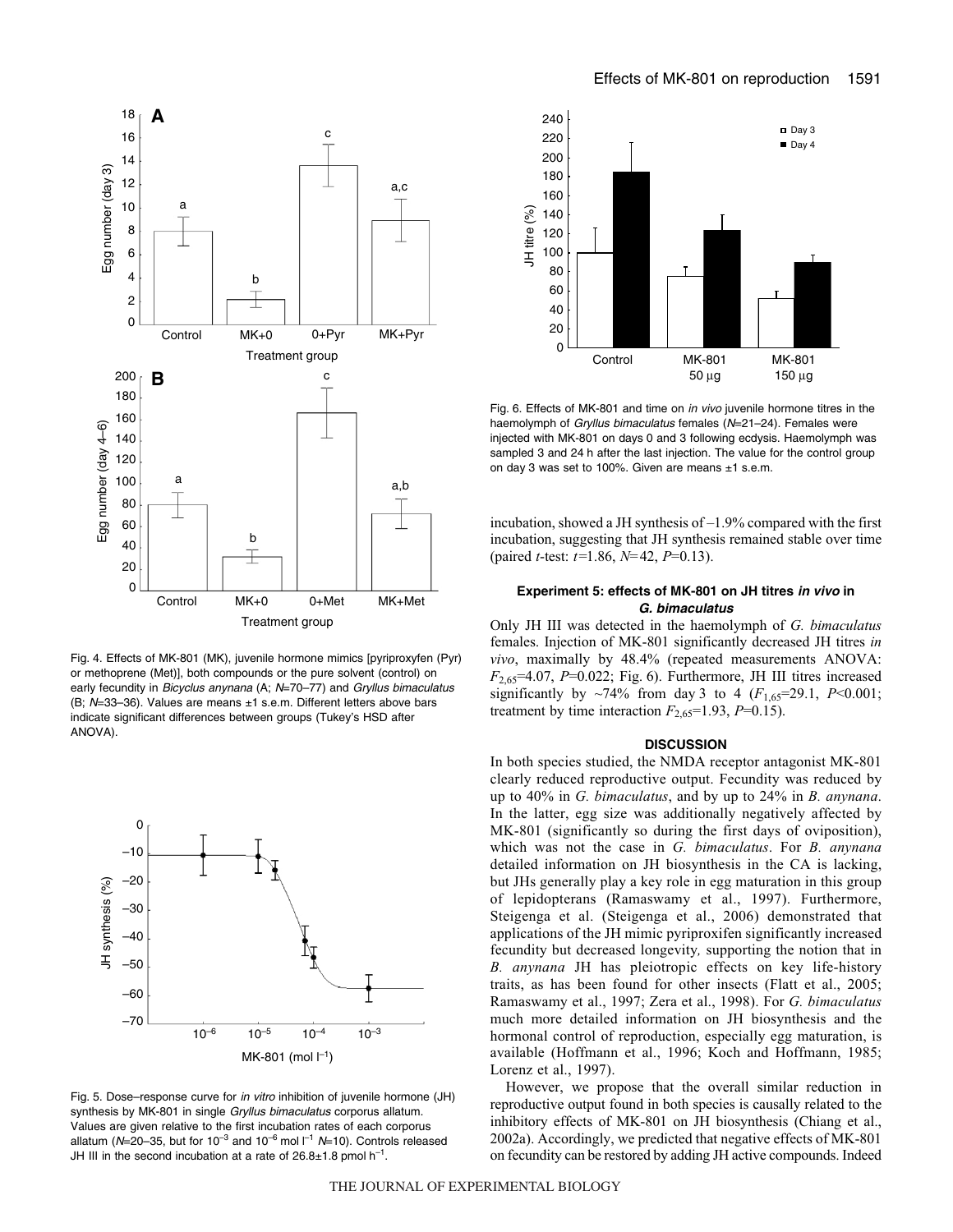## 1592 T. L. Geister and others

this was found when treating females with both, MK-801 and JH mimics, yielded fecundity data for both species that were statistically indistinguishable from those of the control groups. Similarly, Begum et al. (Begum et al., 2004) showed that JH treatment could overrule the blocking effect of MK-801 on vitellogenesis in *S. gregaria*. Although these findings strongly suggest that the NMDA receptor is involved in JH biosynthesis, a proof can only be obtained by *in vitro* and *in vivo* analyses (Begum et al., 2004; Zera, 2007).

Corresponding analyses in *G. bimaculatus* (performing the same measurements in *B. anynana* was not possible for practical reasons) showed a reduction of *in vitro* JH biosynthesis and *in vivo* haemolymph JH titres (by up to 48%) in MK-801-treated compared with control females. JH biosynthesis was inhibited successfully in *G. bimaculatus* CA by up to 60%, resembling the results of *in vitro* measurements of active CA glands in *D. punctata* (Chiang et al., 2002a). In the experiments of Chiang et al. (Chiang et al., 2002a) CA glands were incubated with NMDA to compensate for the missing glutamate stimulus from the severed nerves, with much lower concentrations of MK-801 needed for this degree of inhibition. The rise of JH III titres in the haemolymph between days 3 and 4 was expected, as in *G. bimaculatus*JH III titres reach their maximum shortly before the onset of egg laying (Koch and Hoffmann, 1985). Taken together, the available evidence leaves little doubt that MK-801 affects JH biosynthesis, and concomitantly JH titres, in both species.

The effects of MK-801 on JH biosynthesis in *G. bimaculatus* are possibly mediated through a glutamatergic NMDA receptor, acting on the  $Ca^{2+}$  flux and thereby on JH biosynthesis. In adults of the cockroach *D. punctata*, JH biosynthesis in the CA is initially sensitive to allatostatins but insensitive to ionotropic glutamate stimulation, resulting in low rates of JH synthesis. Mating changes this pattern towards insensitivity of the CA to allatostatins and a high response to glutamate stimulation, resulting in high rates of JH synthesis (Chang et al., 2005). *G. bimaculatus* allatostatins, by contrast, seem to act less age-dependently throughout the life cycle, although on days with maximum JH synthesis allatostatic inhibition is slightly lowered (Lorenz, 2001). However, calcium ions [with their influx being regulated by the NMDA receptor in *D. punctata* (Chiang et al., 2002a)], stimulate JH synthesis also in *G. bimaculatus* (Klein et al., 1993; Woodring and Hoffmann, 1994), and there is no interaction between allatostatins (or allatotropins) and  $Ca^{2+}$ mediated effects on JH biosynthesis (Lorenz, 2001). A further target of glutamate might also be a Na+-dependent transporter (Kosakai and Yoshino, 2001).

There is no indication of any toxic side effects of the compounds or solvents used that may have affected our results. For *B. anyana*, MK-801 was dissolved in Ringer solution, thereby minimizing any potential solvent effects. Indeed, lifetime fecundity in the control group was very similar to values obtained from other studies not involving injections or applications (Bauerfeind and Fischer, 2005; Bauerfeind et al., 2007). Furthermore, survival data revealed no difference among control and MK-801-treated groups, suggesting that MK-801 is a highly specific compound without any toxic sideeffects. For *G. bimaculatus*it was necessary to use DMSO as solvent because of the much higher concentrations of MK-801 employed. Concomitantly, lifetime fecundity was generally lower than in other studies (Koch and Hoffmann, 1985; Lorenz, 2007; Meyering-Vos et al., 2006), but again, there was no detectable effect on mortality rates, although data were restricted to the egg laying period in this case.

Despite the overall similarity of effects in both species used, there were also some interesting differences in the effects of MK-801 on fecundity. In *G. bimaculatus* egg production was reduced throughout the oviposition period (at least until day 11 following ecdysis), but in *B. anynana* the inhibitory effects of MK-801 were restricted to the first days of the oviposition period. Furthermore, the dose dependence of effects seems more pronounced in *B. anynana* than in to *G. bimaculatus*. These findings may suggest some differences in the effects of JH on egg maturation across species. In *G. bimaculatus* JH biosynthesis and fecundity can be manipulated throughout the entire oviposition period by allatostatins and JH (mimic) injections administered early in life (Koch and Hoffmann, 1985; Lorenz, 2001). Therefore, egg maturation seems to depend on a constant input of JH-mediated signals in *G. bimaculatus*. In *B. anynana*, by contrast, JH seems to be an important signal for the initiation of egg maturation, which might not be needed later on (Steigenga et al., 2006).

In conclusion, the NMDA receptor antagonist MK-801 reduced fecundity in *G. bimaculatus* and *B. anynana*, two species not being phylogenetically closely related. This effect could be reversed by concurrent applications of JH mimics. Furthermore, MK-801 inhibited *in vitro* JH biosynthesis in the CA and reduced *in vivo* JH haemolymph titres in a dose-dependent manner in *G. bimaculatus*. These results suggest that in *G. bimaculatus* JH biosynthesis in the CA is at least in part controlled by an NMDA receptor with  $Ca^{2+}$ as a second level messenger, as has been found in the cockroach *D. punctata* (Chiang et al., 2002a). As MK-801 is readily available commercially, is fairly soluble in water and can be used orally, it obviously represents a convenient tool for manipulating JH biosynthesis in insects. With the growing knowledge on NMDA receptors in insects (Chiang et al., 2002a; Chiang et al., 2002b; Locatelli et al., 2005; Xia et al., 2005), such antagonists may yield new insights into the mechanistic basis of reproduction and associated trade-offs in insects.

Financial support was provided by the German Research Foundation (DFG grants Fi 846/1-2, 1-3 and 1-4 to K.F., DFG grants Lo 697/4-3 and 4-4 to M.W.L., and a scholarship within the Graduate College 678/2 to T.L.G.).

#### **REFERENCES**

- **Bauerfeind, S. S. and Fischer, K.** (2005). Effects of adult-derived carbohydrates, amino acids and micronutrients on female reproduction in a fruit-feeding butterfly. J. Insect Physiol. **51**, 545-554.
- **Bauerfeind, S. S., Fischer, K., Hartstein, S., Janowitz, S. and Martin-Creuzburg, D.** (2007). Effects of adult nutrition on female reproduction in a fruit-feeding butterfly: the role of fruit decay and dietary lipids. J. Insect Physiol. **53**, 964-973.
- **Begum, M., Breuer, M., Kodrík, D., Rahman, M. M. and De Loof, A.** (2004). The NMDA receptor antagonist MK-801 inhibits vitellogenesis in the flesh fly Neobellieria bullata and in the desert locust Schistocerca gregaria. J. Insect Physiol. **50**, 927-934.
- **Chang, L. W., Tsai, C. M., Yang, D. M. and Chiang, A. S.** (2005). Cell size control by ovarian factors regulates juvenile hormone synthesis in corpora allata of the
- cockroach, Diploptera punctata. Insect Biochem. Mol. Biol. **35**, 41-50. **Chiang, A. S., Lin, W. Y., Liu, H. P., Pszczolkowski, M. A., Fu, T. F., Chiu, S. L. and Holbrook, G. L.** (2002a). Insect NMDA receptors mediate juvenile hormone biosynthesis. Proc. Natl. Acad. Sci. USA **99**, 37-42.
- **Chiang, A. S., Pszczolkowski, M. A., Liu, H. P. and Lin, S. C.** (2002b). Ionotropic glutamate receptors mediate juvenile hormone synthesis in the cockroach, Diploptera punctata. Insect Biochem. Mol. Biol. **32**, 669-678.
- **D'Aniello, A., Spinelli, P., De Simone, A., D'Aniello, S., Branno, M., Aniello, F., Fisher, G. H., Di Fiore, M. M. and Rastogi, R. K.** (2003). Occurrence and neuroendocrine role of D-aspartic acid and N-methyl-D-aspartic acid in Ciona intestinalis. FEBS Lett. **552**, 193-198.
- **Di Fiore, M. M., Rastogi, R. K., Ceciliani, F., Messi, E., Botte, V., Botte, L., Pinelli, C., D'Aniello, B. and D'Aniello, A.** (2000). Mammalian and chicken I forms of gonadotropin-releasing hormone in the gonads of a protochordate, Ciona intestinalis. Proc. Natl. Acad. Sci. USA **97**, 2343-2348.
- **Ellison, G.** (1995). The N-methyl-D-aspartate antagonist phencyclidine, ketamine and dizocilpine as both behavioral and anatomical models of the dementias. Brain Res. Rev. **20**, 250-267.
- **Feyereisen, R. and Tobe, S. S.** (1981). A rapid partition assay for routine analysis of juvenile-hormone release by insect corpora allata. Anal. Biochem. **111**, 372-375.
- **Fischer, K., Zwaan, B. J. and Brakefield, P. M.** (2002). How does egg size relate to body size in butterflies? Oecologia **131**, 375-379.
- **Fischer, K., Bot, A. N. M., Brakefield, P. M. and Zwaan, B. J.** (2003a). Fitness consequences of temperature-mediated egg size plasticity in a butterfly. Funct. Ecol. **17**, 803-810.